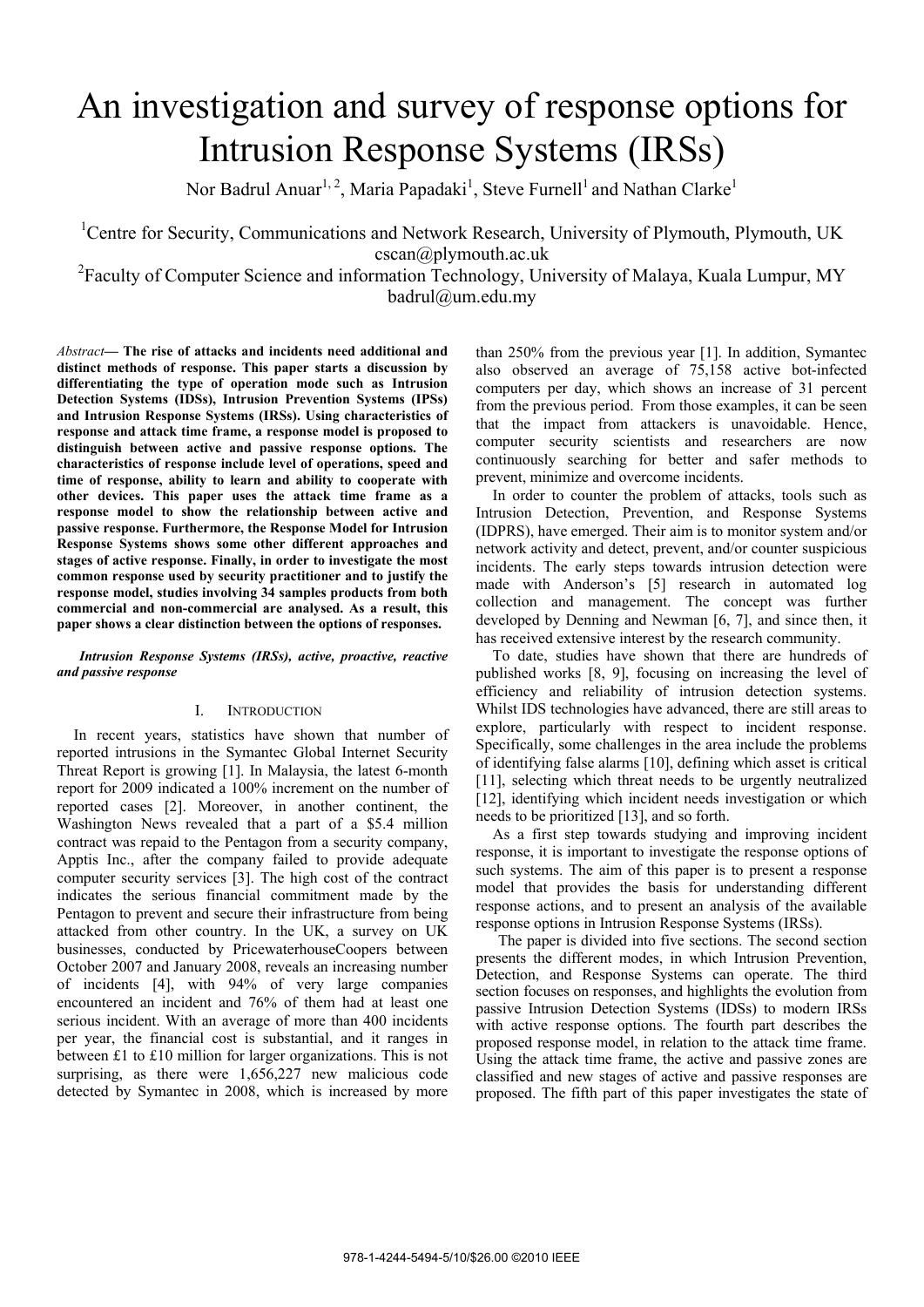the art in existing IRSs, in order to assess the response capabilities of existing commercial and research products. Overall thoughts are then presented to conclude the discussion.

# II. DETECTION, PREVENTION AND RESPONSE SYSTEM

Research initially focused upon enhancing the detection processes rather than response [8]. However, since the beginning of the  $21<sup>st</sup>$  century, more attention has been given to the intrusion response research, particularly using combination with other approach like decision-making [14]. Moreover, the response model nowadays is not only static, but also provides a dynamic mapping in selecting various types of responses [14].

Before discussing the multiple types of response, it is important to distinguish the different modes, in which Intrusion Detection, Prevention and Response Systems can operate. Therefore, the mode of the system can be described as follows:

- A system running in IDS mode is able to perform an intrusion detection process and traditionally may produce a simple warning and alarm when the intrusion is detected. IDS could be a software, hardware or combination of both to detect intrusion using various techniques and algorithm [15]. Ultimately, the main goal of IDS is to detect the unauthorized use, misuse and abuse of computer systems by both system insiders and external intruders [16]. The final goal for IDSs is to assist system administrators to estimate the state of the system and suggest an appropriate response [17]. In the early days, IDS would only produce passive responses such as producing a log or notifying an administrator about suspicious activity.
- Systems running in IPS mode share similarities with IDSs in terms of system deployment and the detection method, but perform an additional response by blocking potential intrusion or terminating network traffic for the current intrusion. Therefore it can be considered as an extension to the traditional IDS. Normally, in order to block malicious traffic, an IPS is positioned in-line with the networks and conceptually is deployed together with firewalls or access control appliances [18]. The idea of combining firewall and IDSs have been researched by Jin *et al.* [19] and five types of the combination introduced by Desai [20] include inline NIDS, application-based, firewalls/IDS, layer seven switches, network-based application IDS and deceptive applications. Perhaps similar to proactive response in IRSs, the only unique characteristic for IPS is its non collaboration with other security appliances. In addition, host-based IPS uses a security enhancement on OS application system interfaces (API) and OS kernel. According to Rash et al. [21], the host-based IPS is able to stop any initial exploit.

 Systems running in IRS mode perform a similar function to IDS and IPS by maintaining several approaches to detect and response, but use multi types of responses with further analysis to minimize incident impacts. Knowingly, IRS is tightly coupled with an IDS and take over after signs of an intrusion to either record the attack passively or attempt to minimize the impact actively [22]. Research aims to have IRSs which are able to run automatically plus reconfigure, regenerate and rejuvenate systems once an intrusion occurs [23]. Unlike IDS and IPS mode, IRS mode offers additional functions and exhibits multiple characteristics of response to mitigate intrusion impacts. Not just a passive response, IRS concentrates on response functions by showing characteristics such as proactive and reactive responses. In addition, with the variety of characteristics, IRS is able to initiate collaboration between other security appliances, such as working with firewalls to block and terminate suspicious traffic, working with honeypots to collect attackers' information and trace attackers sources [24], and redirect connections for other precautions [25].

It can be seen that the three modes share similarity in terms of detection. In terms of response, the three modes are not limited to passive response and can actively use multiple techniques and approaches to limit and reduce intrusion impact. In order to manage multiple appliances, Security Information and Event Management (SIEM) is a technology which provides real-time monitoring and historical reporting of security events from network, system and/or applications [26] and can be seen as a new approach in enhancing IDPRS. Comprehensively, the SIEM technology can not only collect hundreds of incident events from various types of appliances, but also respond to security incidents. Given its relevance to response, SIEM technologies will be included in this research.

# III. INCIDENT RESPONSES: ACTIVE VS. PASSIVE

According to various existing IDS and IRS taxonomies, [27, 28, 29, 30, 31], a response can be clearly divided into two main types; active and passive.

- An active response is used to counter an incident in order to minimize a vulnerability's impact to victims;
- A passive response normally aims to notify other parties about the occurrence of an incident and relies upon them to take further action.

Yue and Cakanyildirim [25] described proactive response and reactive response as something related to active response. Particularly, for proactive response, which refers to an action that can only be taken if there is a trusted decision made by IDS itself and in special cases the action can be taken immediately. In the case of the action taken immediately, an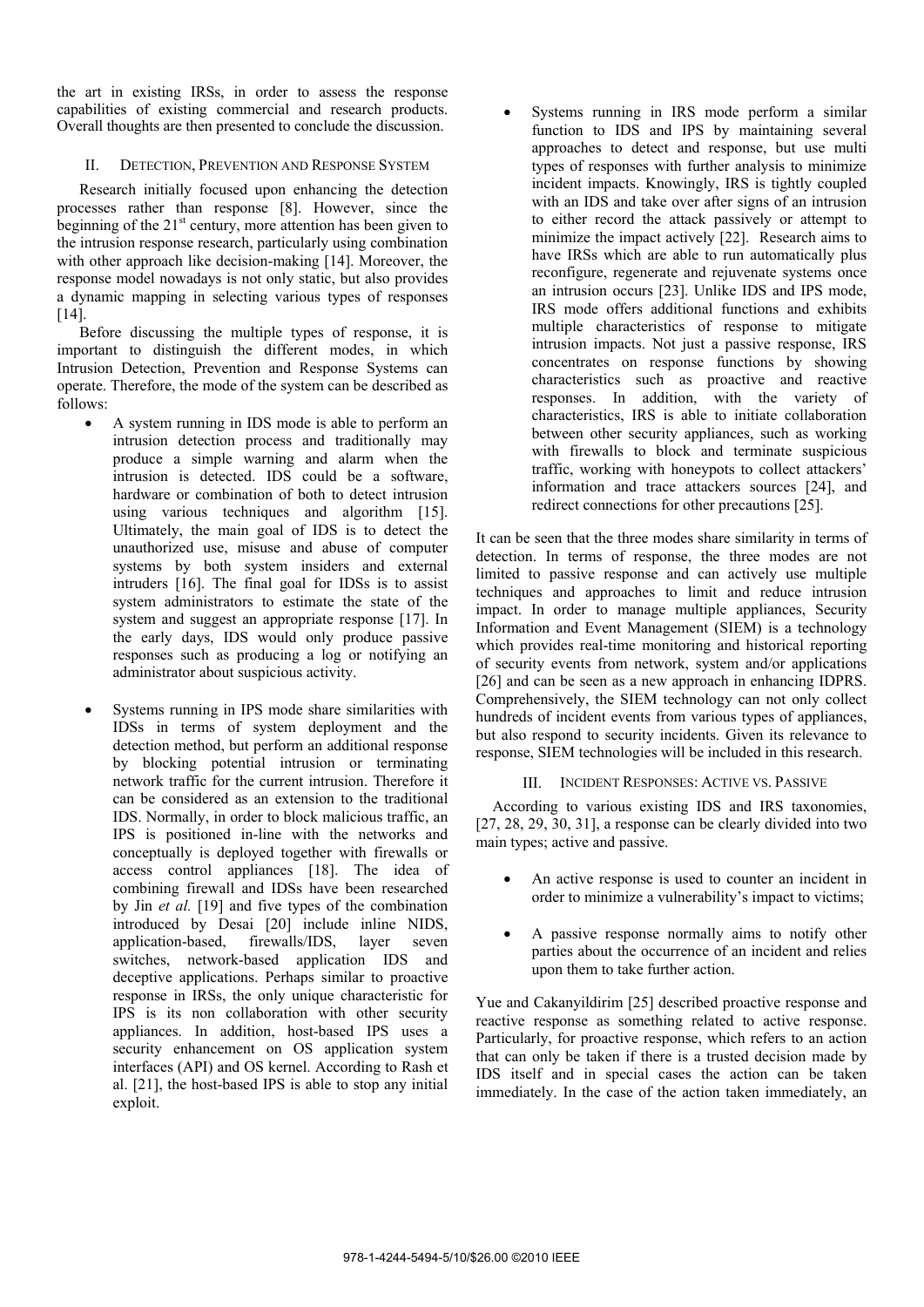active response can also be referred to as an immediate response [25]. Similarly, active response operates automatically as well as run fast [32]. In addition, in order to do this, Ragsdale *et al.* [33] uses some adaptive, learning, and intelligent methods in this type of response.

However, active response sometimes produces negative results if the response systems are not configured correctly. For example, an active response can generate Denial of Service (DoS) attacks to the networks itself by blocking or terminating a legitimate connection or user. In order to avoid this, the system must be configured correctly so that it can respond with confidence. In addition, an active response must have capacities to engage a corrective action such as updating system patches automatically, logging off a user, reconfiguring firewall or disconnecting a port [34]. Based on different characteristics such as the level of

operations, speed and time of response, ability to learn, and ability to cooperate with other devices, active response is divided into two main categories of proactive and reactive:

- Proactive response is an approach that controls a potential incident activity before it happens rather than waiting to respond after the incident has happened.
- Reactive response reports any incident detected directly to information security analyst or a response action is taken immediately or in real-time. Contradicting to proactive response, reactive response reacts only after the intrusion is detected.

Fundamentally, the proactive response approach prevents a predicted intrusion incident based on analysis, investigation, reasoning and scientific methods. For example, a probability measurement is used to value the possibility of an attack happening [27]. In addition, a proactive response approach can predict a new intrusion and confidently know the method to use to prevent the intrusion from spreading fast.

Proactive responses can be reconstructed into two different approaches:

- Using a prediction method by producing an early response to an information security administrator or intelligent agent system, and at the same time able to minimize potential intrusion impacts in the future. This approach can use any machine learning approaches either supervised or unsupervised [35]. At least, one solution proposed by Schultz [36] showed the capabilities of predicting a new attack and this technique perhaps can be extended to be used as input for future response models.
- Using a case-based reasoning method to pre-empt incidents based on historical data. For example, any incident detected in real time is stored and later can be used as an input for future responses. Similar to the case-based reasoning approach used in an IDS

[37], but for proactive response, any previous incident response will be used as a reference point in order to prevent a future similar incident. For example, COBRA [38], RedAlert [39] and ADEPTS [23, 40] provide a proactive response in order to minimize the intrusion impact on other neighbouring systems. Similar to COBRA and RedAlert, a recent research by Thames, Abler and Keeling [41, 42] uses proactive response by updating and reconfiguring the firewall dynamically and periodically.

The second category for active response is reactive response. Fundamentally, there is no clear definition of this, but it accepted as an approach where the system is maintained in a real-time interaction environment or by using human experts with automated tools to assist in finding the best responses [43]. As defined earlier, reactive response reacts only after the intrusion is detected. Therefore, it is suggested that there are two stages of responding in this situation;

- issuing confident responses immediately after an incident is detected;
- investigating and learning about the uncertain incident before further responses can be applied.

The first stage of response acts only after an incident is detected and aims at least to reduce incident impacts. For example, an automated response system using an automated system can be considered as a reactive response. Cooperating Security Managers (CSM) proposed by White [44], proactively detect intrusions but reactively responding to the incident [23]. In addition, to reduce incident impacts, the response at this stage collaborates with other security appliances such as firewall; for example the Taichi [45]. The Taichi is a system which combines heterogeneous IDSs with improved distributed firewall system and able to detect and prevent intrusion automatically.

The second stage of reactive response applies to incidents with high uncertainty where the incident need to be investigated and the behaviour of the incident needs be learned before a further response can be applied. The category is fundamentally made based on paper published by Yue and Cakanyildirim [25] who suggest that reactive response is defined as a response of sending alarms to the security analyst. At this stage, unlike the first stage, to reduce uncertainty on incident, the response is not taken immediately but waits for the incident to be investigated, such as, tracing the incident [46] or using a honeypot [47] to collect additional incident data for investigation purposes. This stage is a bit similar to the passive stage, where there is no action taken to minimize intrusion but only provides incident feedback to minimize intrusion impact. However, literature generally states that responses in this stage are categorised as an active response [24, 27, 46, 47, 48, 49].

Finally, passive response does not react to minimize the impact but only notify and collect information about the intrusion. Passive response is one of the earlier responses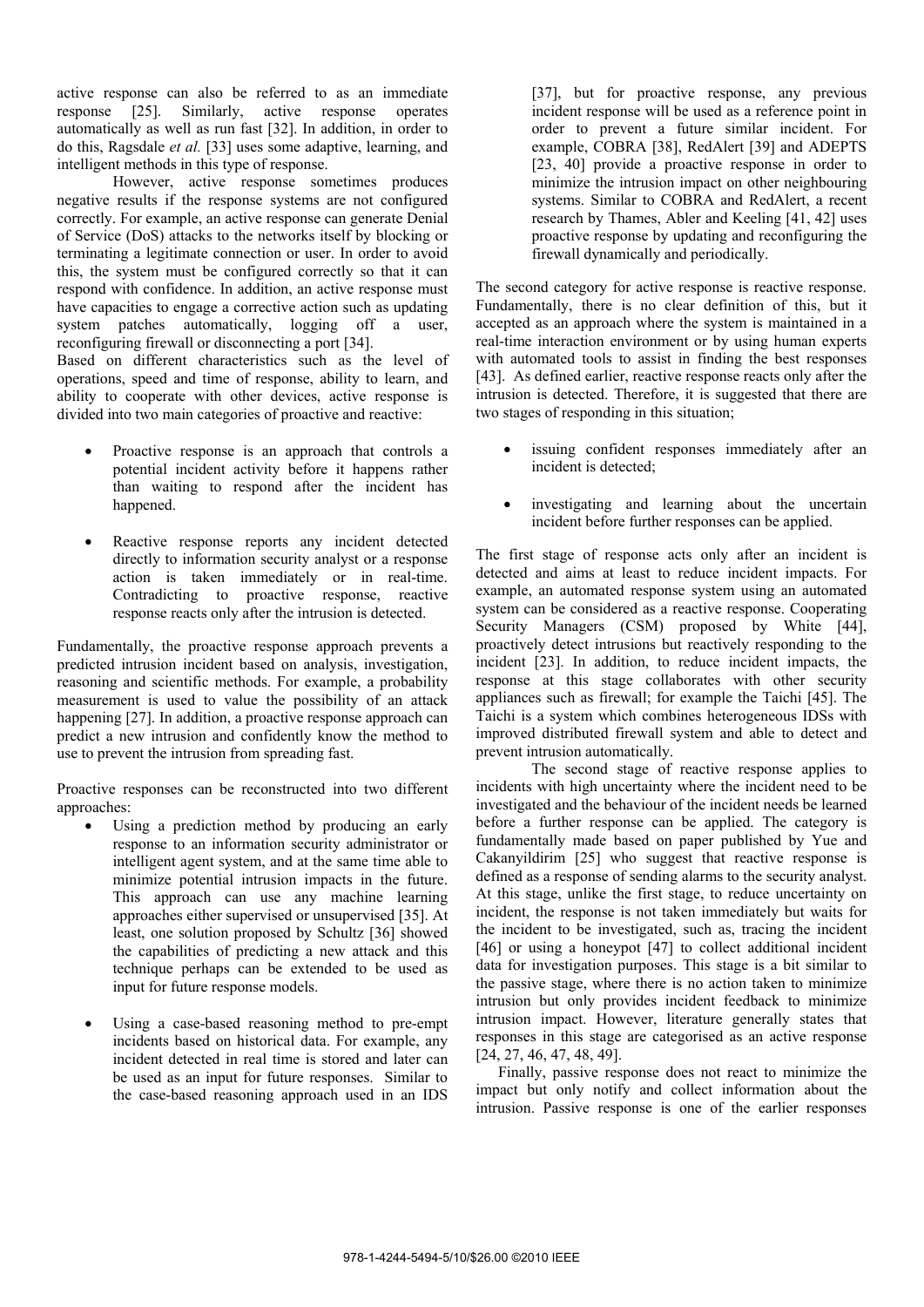introduced in IDSs and is therefore vulnerable and exposed to the disadvantage where the action produced sometimes gives an advantage to attackers. The case study which explains the disadvantage is clearly exposed by Cohen [50]. For certain cases, ignoring incident is also one of the examples for passive response [51].

### IV. RESPONSE MODEL FOR INTRUSION RESPONSE SYSTEMS

Based on earlier discussion, it can be seen that response can be divided into several different categories and stages. Therefore, in order to show the relationship between the responses, this paper uses attack time frame as illustrated in Figure 1. This shows the common time frame when attack or intrusion is detected and responded by any security appliances. In differentiating the type of response and describing the response model, the attack time frame clearly depicts the stages of the response. In the figure, the relationship between responses is made based upon the attack time frame and contains three main lines  $t(n)-t$ ,  $t(n)$  and  $t(n)+t$ , where  $t(n)$ denotes the time of the intrusion alarm. Based on t(n), the following two stages appear;

- (i) Before intrusion alarm, between  $t(n)$  t and  $t(n)$ ,
- (ii) After intrusion alarm, in between  $t(n)$  and  $t(n) + t$ .



Figure 1. Relationship between passive, proactive and reactive response using attack time frame

In addition to the two stages, there is another stage of the attack time frame, after  $t(n) + t$ , which refers to a stage after reactive response. The stage before  $t(n) - t$  is assumed as a normal stage where no intrusion is detected. With a total of three main stages, the attack time frame in Figure 1 is considered appropriate to describe the variety of responses, which have been explained in the previous section. Therefore this will be used as the Response Model for Intrusion Response Systems.

The stage of the attack time frame for the response model starts from stage  $t(n) - t$ , where this is a stage before incident is detected by IDSs, t(n). Within this stage, proactive response is playing a big role in defending hosts and networks from being attacked. For example, a precaution action such as blocking any predicted potential incident and adjusting system configuration are some examples that can be taken.

Based on the aforementioned two approaches of proactive response, this stage provides two critical response actions; (i) prevent any future potential incident based on prediction analysis and (ii) prevent current and future potential attacks based on incident feedback from passive and active response.

In the second stage, between  $t(n)$  and  $t(n) + t$ , a reactive response contributes a most significant response to minimize incident impacts. In this stage, countermeasures like terminating user, process or network traffic that has direct influences with attacker is taken only for intrusion with high level of confidence. At the same time, some collaboration between other security appliances by limiting user, process and network traffic can be another example. If there is 24x7 information security administrator at the time of incident detection, an immediate manual response by changing security configuration is a crucial activity. However, since this is a critical stage, all processes can only be taken if the confidence of incident detection is considered very high. This stage ends immediately at the line of  $t(n) + t$ , and if any incident cannot be solved at this stage, the escalation process will proceed to the second stage of reactive response.

Unlike the previous stages, the last stage after  $t(n) + t$  is an investigation phase. The stage is continuous with no specific ending point; hence this stage is suitable for non critical system. The moment is a continuous stage and only finish once the incident has been investigated and action has been taken. This stage is using the second stage of reactive response by waiting, investigating and learning about incident before further response can be applied.

In addition at stage  $t(n) + t$ , some incident feedback can be collected from passive responses. This can be combined with the feedback on the current stage and act as an input for reactive and proactive responses. Furthermore, the feedback cycle between reactive and passive responses provide a bidirectional feedback which is from both responses; therefore both responses communicate continuously in order to provide better investigation and analysis on any incident.

Finally, as a conclusion from the discussion above, it clearly indicates that response model for IRSs can be divided into two main response zones; active and passive zone with additional four different stages in active response (i) two approaches of proactive response, (ii) two stages of reactive response.

## V. PRODUCT COMPARISON

In understanding the model, this paper presents a comparison study. This study helps to investigate the level of response applied in commercial and research products, looking at IDS, IPS and IRS technologies, as well as Security Information and Event Management (SIEM) products.

A total of 34 systems were compared, including both commercial and non-commercial products. The commercial products were selected based on two reports from Gartner, namely the Magic Quadrant for Network Intrusion Prevention System Appliances [52] and Magic Quadrant for Security Information and Event Management [26]. As a guideline, the non-commercial products were selected based on online ratings of open source products published by several experts in the area [53, 54, 55].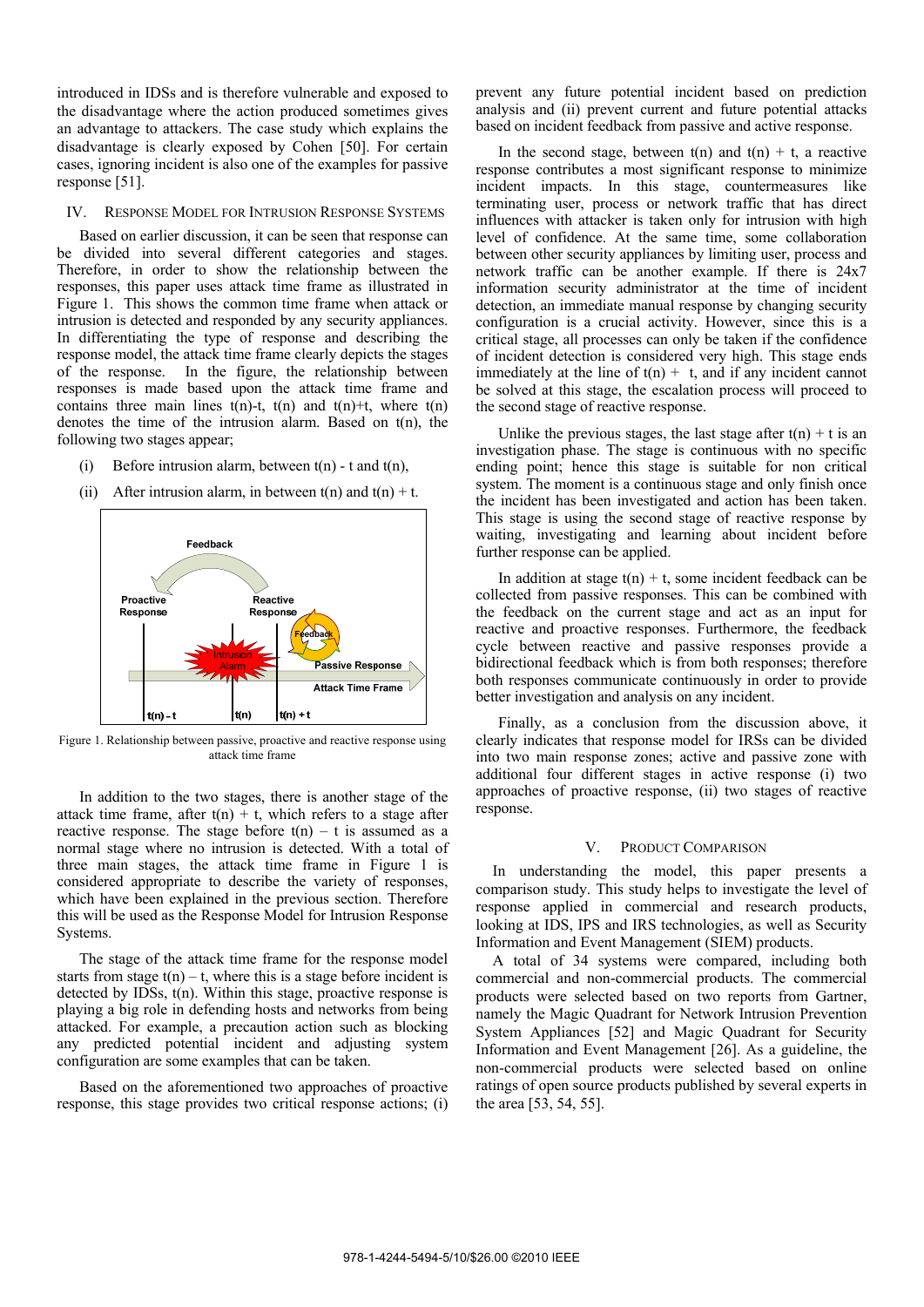# TABLE I. PRODUCT COMPARISON ON IDSS/IPSS/SIEM

|                |                                                                                |                                                |                                       |                                           |             |                       | Proactive            |                  |              | Reactive  |                      |                    | Passive |       |             |             |            |
|----------------|--------------------------------------------------------------------------------|------------------------------------------------|---------------------------------------|-------------------------------------------|-------------|-----------------------|----------------------|------------------|--------------|-----------|----------------------|--------------------|---------|-------|-------------|-------------|------------|
|                | Name of Product                                                                | Organization<br>Company                        | Non-commercial (NC)<br>Commercial (C) | HIDS/NIDS/SIEM                            | With SIEM   | predicts a new attack | blocks future attack | adjust regularly | collaborates | terminate | collects information | syslog and console | email   | pager | <b>SNMP</b> | <b>HTML</b> | PDA/Mobile |
| 1              | AlienVault                                                                     | AlienVault                                     | <b>Both</b>                           | <b>SIEM</b>                               |             |                       | x                    | X                | X            | X         | X                    | Χ                  | x       |       | X           | x           |            |
| $\overline{2}$ | <b>ArcSight Enterprise</b><br><b>Security Manager</b>                          | ArcSight                                       | Ċ                                     | <b>SIEM</b>                               |             |                       | x                    | X                | X            | X         | X                    | x                  | x       |       | x           | x           |            |
| 3              | Bro IDS with Plugin                                                            | Lawrence<br>Berkeley<br>National<br>Laboratory | <b>NC</b>                             | <b>NIDS</b>                               |             |                       | x                    |                  | X            | X         | X                    | x                  | x       | X     | x           | x           | x          |
| 4              | <b>CA-Host Based IPS</b>                                                       | CA Inc                                         | Ċ                                     | <b>HIDS</b>                               | <b>SIEM</b> |                       | x                    |                  | X            | X         | X                    | x                  |         |       |             |             |            |
| 5              | Checkpoint IPS-1                                                               | Checkpoint Inc                                 | Ċ                                     | <b>NIDS</b>                               |             |                       | x                    |                  | X            | X         | X.                   | X                  | x       |       |             |             |            |
| 6              | <b>Cisco IDS</b>                                                               | <b>Cisco Systems</b><br>Inc                    | Ċ                                     | <b>NIDS</b>                               | <b>SIEM</b> |                       | x                    |                  | X            | X         | X                    | x                  |         |       |             |             |            |
| 7              | <b>Cisco Security</b><br>Monitoring, Analysis<br>and Response System<br>(MARS) | Cisco Systems<br>Inc                           | Ċ                                     | <b>SIEM</b>                               |             |                       | x                    | X                | X            | X         | X                    | X                  | x       | x     | X           | x           |            |
| 8              | <b>DeepNines IPS</b>                                                           | <b>DeepNines</b><br><b>Technologies</b><br>Inc | Ċ                                     | <b>NIDS</b>                               |             |                       | x                    | X                | X            | X         | X                    | x                  |         |       |             |             |            |
| 9              | <b>Enterasys Intrusion</b><br><b>Prevention System</b>                         | <b>Enterasys</b><br>Networks, Inc.             | Ċ                                     | <b>NIDS</b><br><b>HIDS</b>                | <b>SIEM</b> |                       | x                    | X                | X            | X         | x                    | x                  | x       |       | x           | x           |            |
| 10             | FlowMatrix                                                                     | <b>AKMA Labs</b>                               | <b>NC</b>                             | <b>NIDS</b>                               |             |                       |                      |                  |              |           | x                    | x                  |         |       |             | x           |            |
| 11             | <b>IBM Proventia</b><br><b>Desktop</b>                                         | <b>IBM</b>                                     | Ċ                                     | <b>HIDS</b>                               | <b>SIEM</b> |                       | x                    |                  | x            | X         | x                    | x                  |         |       |             |             |            |
| 12             | <b>IBM Proventia</b><br>Network IPS Series                                     | <b>IBM</b>                                     | Ċ                                     | <b>NIDS</b>                               | <b>SIEM</b> |                       | x                    |                  | X            | X         | x                    | x                  |         |       | X           | X           |            |
| 13             | <b>IBM Tivoli Security</b><br><b>Operation Manager</b>                         | <b>IBM</b>                                     | Ċ                                     | <b>SIEM</b>                               |             |                       | x                    |                  |              | X         | X                    |                    | x       |       | X           | x           |            |
| 14             | iPolicy Intrusion<br>Detection/Prevention                                      | iPolicy<br>Networks                            | Ċ                                     | <b>NIDS</b>                               |             |                       | x                    | x                | x            | X         | X                    | x                  | x       |       |             | x           |            |
| 15             | Juniper IDP                                                                    | Juniper<br>Networks, Inc                       | Ċ                                     | <b>NIDS</b>                               |             |                       | x                    | X                | X            | X         | X                    | x                  |         |       | x           |             |            |
| 16             | Loglogic Exaprotect                                                            | Loglogic                                       | c                                     | <b>SIEM</b>                               |             |                       | x                    | X                | X            | X         | X                    |                    |         |       |             | X           |            |
| 17             | <b>McAfee Host</b><br><b>Intrusion Prevention</b><br>for desktops              | McAfee, Inc.                                   | Ċ                                     | <b>HIDS</b>                               |             |                       | x                    | x                | x            |           | X                    |                    |         |       |             | x           |            |
| 18             | McAfee IntruShield                                                             | McAfee, Inc.                                   | Ċ                                     | <b>NIDS</b>                               | <b>SIEM</b> |                       | x                    | X                | X.           | X         | X.                   | x                  |         |       | x           | x           |            |
| 19             | McAfee IntruShield®<br><b>Security Manager</b><br>(ISM)                        | McAfee, Inc.                                   | Ċ                                     | <b>SIEM</b>                               |             | x                     | x                    | x                | X            | X         | X                    | x                  | x       | x     | x           | X           | Χ          |
| 20             | netfence gateways                                                              | phion AG                                       | c                                     | <b>NIDS</b>                               |             |                       | x                    |                  | X            | X         | x                    | x                  | x       |       | x           |             |            |
| 21             | NetIQ Security<br><b>Manager SIEM</b>                                          | <b>NetIQ</b>                                   | Ċ                                     | <b>SIEM</b>                               |             |                       |                      |                  | X            |           | X                    | x                  | x       | x     |             |             | x          |
| 22             | <b>NitroSecurity Guard</b><br><b>IPS</b>                                       | NitroSecurity                                  | Ċ                                     | <b>NIDS</b>                               | <b>SIEM</b> |                       | X                    | X                | x            | X         | x                    | x                  | X       | x     | x           |             |            |
| 23             | Osiris                                                                         | <b>Brian Wotring</b>                           | <b>NC</b>                             | <b>HIDS</b>                               |             |                       |                      |                  | x            |           | X                    | x                  | x       |       |             | x           |            |
| 24             | <b>OSSEC</b>                                                                   | Trend Micro,<br>Inc.                           | <b>NC</b>                             | <b>NIDS</b><br><b>HIDS</b><br><b>SIEM</b> |             |                       | x                    |                  | x            | x         | x                    | x                  | x       | x     |             |             | x          |
| 25             | <b>PHPIDS</b>                                                                  | <b>PHPIDS Team</b>                             | <b>NC</b>                             | <b>HIDS</b>                               |             |                       |                      |                  |              | x         | X.                   |                    | x       |       |             | x           |            |
| 26             | Radware's<br>DefensePro<br>(APSolute Immunity)                                 | Radware Ltd.                                   | c                                     | <b>NIDS</b>                               |             | x                     | x                    | x                |              | X         | x                    | x                  |         |       |             |             |            |
| 27             | <b>SAMHAIN</b>                                                                 | samhain design<br>labs                         | <b>NC</b>                             | <b>HIDS</b>                               |             |                       | x                    |                  | X            | X         | x                    | x                  | x       |       |             | x           |            |
| 28             | SecureNet IDS/IPS                                                              | Intrusion, Inc.                                | c                                     | <b>NIDS</b>                               |             |                       | x                    |                  |              | X         | x                    | x                  |         |       |             | x           |            |
| 29             | Snort IDS (Sourcefire<br>IPS)                                                  | Sourcefire, Inc.                               | <b>NC</b>                             | <b>NIDS</b>                               |             |                       | x                    |                  | x            | X         | x                    | x                  | x       | x     | x           | x           | x          |
| 30             | StoneGate IPS                                                                  | Stonesoft Inc.                                 | c                                     | <b>NIDS</b>                               |             |                       | x                    |                  | X.           | x         | x                    | х                  | х       |       | x           |             | x          |
| 31             | Strata Guard                                                                   | StillSecure                                    | c                                     | <b>NIDS</b>                               |             |                       | x                    |                  |              | X         | x                    | X                  | x       |       | X           | x           |            |
| 32             | <b>Symantec Critical</b><br><b>System Protection</b>                           | Symantec                                       | c                                     | <b>HIDS</b>                               |             |                       | x                    |                  | x            | X         | x                    | x                  |         |       | x           | x           |            |
| 33             | TippingPoint IDS/IPS                                                           | 3Com                                           | c                                     | <b>NIDS</b>                               |             |                       | x                    | x                | x            | X         | x                    | x                  | x       | x     | x           |             |            |
| 34             | <b>Top Layer Security:</b><br><b>IPS</b>                                       | <b>Top Layer</b><br>Networks                   | c                                     | <b>NIDS</b>                               |             |                       | x                    | X                | X            | X         | x                    | x                  | x       |       | x           | x           |            |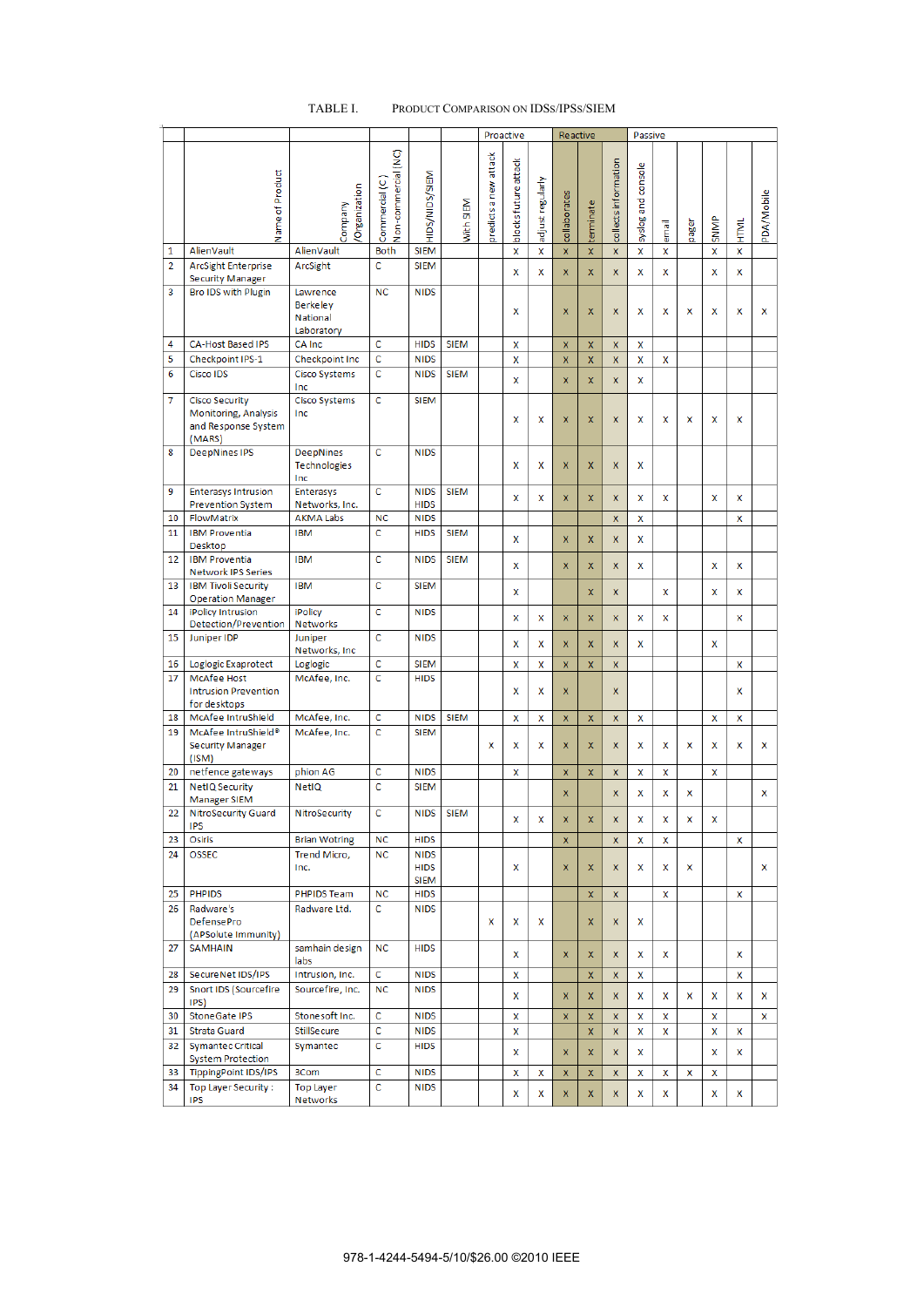Using the previous response model in Figure 1, active response is divided into proactive and reactive responses. Proactive responses are further subdivided into ones utilising attack prediction and the ones that do not. As for reactive responses, they are subdivided into 2 stages. Based on the response model, the 1<sup>st</sup> stage of reactive response refers to the countermeasures like terminating the user, process or network traffic and collaboration between other security appliances by limiting the user, process and or network traffic. Therefore, in comparing the product, the study tabulates the result for the 1<sup>st</sup> stage of reactive response into two categories; collaborates and terminate. The first category relates to any collaboration that can be established between the product and other products, and the second category refers to the ability of the product to terminate user, process and/or network traffic. In extension, the study tabulates the result for the  $2<sup>nd</sup>$  stage of reactive response in the "collects information" column. Finally, the study uses six categories of passive responses, namely syslog and console, email, pager, SNMP, HTML and PDA/Mobile.

Product literature and documentation, white papers, and online articles were then investigated during late 2009 in order to determine the response options offered by the selected products. Table 1 shows the results of this survey. However, the detail about the product can be varied and additional information about the product can be found directly from the product website. Misclassification of the response is considered low, but there still is some minor potential for error.

From the table, the Network Intrusion Detection Systems (NIDS) category is dominated by the commercial products, and only 4 out of 19 products are non-commercial products. A part from that, the result shows 26 products are stand-alone IDSs or IPSs product and the rest are SIEM products or a combination of the SIEM and IDSs/IPSs products. However, not all surveyed organisation produce SIEM and IPSs products together. This report highlights at least 7 IDS/IPS products use Security Information and Event Management from same company or organisation (namely Trend Micro, McAfee, IBM, Enterasys Networks, NitroSecurity, Cisco Systems and CA Inc).

Interestingly, the study highlights the following findings;

- This report identified that only 2 products used the  $1<sup>st</sup>$ type of proactive response. The products were McAfee IntruShield® Security Manager (ISM) and Radware's DefensePro (APSolute Immunity).
- Most of the products apply the  $2<sup>nd</sup>$  stage of the proactive response. 80% of the products apply blocking mechanism techniques as a proactive response, but only 44% of products had the capability to automatically adjust the configuration regularly.
- Not all products have capability on making connection or collaboration with other security

appliances, only 82% of the products surveyed has the ability on the  $1<sup>st</sup>$  stage of reactive response.

- 30 products (88%) had an ability to terminate the connection.
- All products have an ability to collect information about the incident, which is the  $2<sup>nd</sup>$  stage of the reactive response.
- All products support passive responses, with  $88\%$ using console or syslog as a main notification method.
- Email, HTML and SNMP are supported by the majority of products to notify security analysts.
- Pager and mobile notification are relatively rare, with less than 10% using these types of notification.

However, the study also has some limitations as follows;

- The comparison study only focused on the commercial product based on Gartner's report. In addition, there are other products listed in Table 1 are not covered in the Gartner's report; for example the non-commercial products.
- Since the comparison study aims to provide basic analysis of available responses options in IRSs, the result of the study can not be used as an evidence for selecting the best product in mitigating intrusions or attacks, as other factors such as performance, detection accuracy, etc would need to be considered for such a decision. The study does not necessarily show the best product for IDSs/IPSs/IRSs/SIEM, as aspects such as performance, detection accuracy, and so on have not been taken into account. In this case, if the product listed has more than 1 type of responses or satisfy all the response, it does not mean and refer to the best product.

# VI. CONCLUSION

This paper studied incident response by explaining and comparing the variety of responses guided by response model, attack time frame and some literature studies. Even though the response model is not scientifically proved by experiments, it clearly defined that response can be divided into two main categories of active and passive, and further stages of proactive and reactive response.

Using multiple literature comparisons, different perspectives, taxonomies, comparisons and relationship studies between types of responses, active response clearly can be divided into two other responses, proactive and reactive. Proactive is a response responding before an incident happen and reactive response is a respond after an incident happen.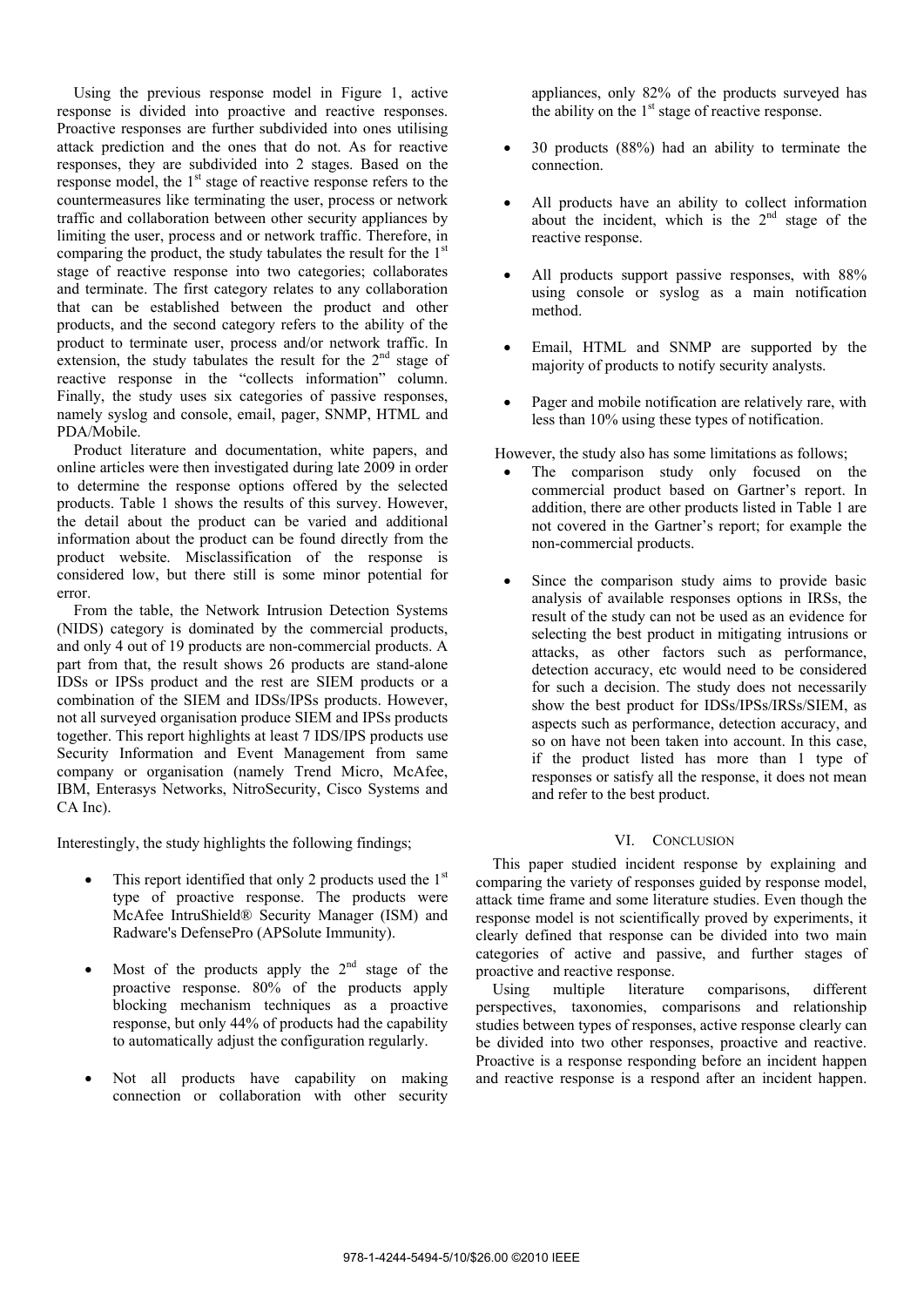Using attack time frame, a clear distinction between proactive and reactive response is explained.

In addition, using this response model, the research on the intrusion response can be enhanced, particularly in selecting and mapping appropriate response with appropriate incidents. For the time being, intrusion response relies on the multi and variety type of responses. The response model can be used as a model to map the current existing responses by arranging them into appropriate stage. For example, a serious incident can be mapped into proactive or reactive response and the other incident can be mapped into the passive response.

In addition, the comparison study has shown that the response model can be applied to current commercial and noncommercial products. The study noted that the current products can be categorised into appropriate type of responses. In addition, the availability of the current response option is considered appropriate because at least one response applied in commercial or research product. The study has provided a clear distinction between the options of responses.

There are many other things need to be done before Intrusion Response Systems (IRSs) can become reliable, efficient and matured technology. One of the objectives of this paper is to show that the response model can be used to map the appropriate response with appropriate incident; therefore in the future, by arranging and prioritizing incidents, the model can ensure that serious incidents can be assured to receive correspondingly serious responses.

#### ACKNOWLEDGMENT

The authors are thankful to the Ministry of Higher Education in Malaysia and the University of Malaya for providing scholarship to the first author of this paper.

#### **REFERENCES**

- [1] Symantec, "Symantec Internet Security Threat Report Trends for 2008 Volume XIV," Symantec Corporation 2009. Available: http://eval.symantec.com/mktginfo/enterprise/white\_papers/bwhitepaper\_internet\_security\_threat\_report\_xiv\_04-2009.enus.pdf.
- [2] MyCERT. (2009). Malaysian Computer Emergency Response Team. [Online]. Available: http://www.mycert.org.my/en/.
- [3] T. Capaccio, "Contractor returns money to Pentagon,", The Washington Times, 25 July 2009.
- [4] BERR, "2008 Information Security Breaches Survey Technical Report," Department for Business Enterprise and Regulatory Reform 2009. Available: http://www.pwc.co.uk/pdf/BERR\_ISBS\_2008(sml).pdf.
- [5] J. P. Anderson, "Computer Security Threat Monitoring and Surveillance," James P. Anderson Co., Box 42, Fort Washington, PA, 19034, USA 1980.
- [6] D. Denning, "An Intrusion-Detection Model," *IEEE Transaction on Software Engineering,* vol. 13, pp. 222-232, 1987.
- [7] D. E. Denning and P. G. Neumann, "Requirements and Model for IDES - A Real-time Intrusion Detection Expert System," Technical Report, CSL, SRI International 1985.
- [8] J. S. Sherif, R. Ayers, and T. G. Dearmond, "Intrusion detection: the art and the practice. Part I," *Information Management & Computer Security,* vol. 11, pp. 175-186, 2003.
- [9] J. S. Sherif and T. G. Dearmond, "Intrusion detection: systems and models," in *Eleventh IEEE International Workshops on Enabling Technologies: Infrastructure for Collaborative Enterprises (WET ICE 2002)*, 2002, pp. 115-133.
- [10] G. C. Tjhai, M. Papadaki, S. M. Furnell, and N. L. Clarke, "The Problem of False Alarms: Evaluation with Snort and DARPA 1999 Dataset," in *Trust, Privacy and Security in Digital Business*, 2008, pp. 139-150.
- [11] L. Huiying and C. Yuanda, "Research on Network Risk Situation Assessment Based on Threat Analysis," in *Proceedings of the International Symposium on Information Science and Engineering*, Shanghai, China, 2008, pp. 252-257.
- [12] L. Zhi-tang, L. Jie, W. Li, and L. Dong, "Assessing Attack Threat by the Probability of Following Attacks," in *International Conference on Networking, Architecture, and Storage (NAS 2007)*, 2007, pp. 91-100.
- [13] M. G. Dondo, "A vulnerability prioritization system using a fuzzy risk analysis approach," in *23rd International Information Security Conference*, Milano, ITALY, 2008, pp. 525-539.
- [14] C. Mu and Y. Li, "An intrusion response decision-making model based on hierarchical task network planning," *Expert Systems with Applications,* vol. 37, pp. 2465-2472, 2010.
- [15] J. McHugh, A. Christie, and J. Allen, "Defending yourself: the role of intrusion detection systems," *IEEE Software,* vol. 17, pp. 42-51, 2000.
- [16] U. Aickelin, P. Bentley, S. Cayzer, J. Kim, and J. McLeod, "Danger theory: The link between AIS and IDS?," in *Second International Conference on Artificial Immune Systems*, 2003, vol. 2787, pp. 147-155.
- [17] Z. Zhang, P.-H. Ho, and L. He, "Measuring IDS-estimated attack impacts for rational incident response: A decision theoretic approach," *Computers & Security,* vol. 28, pp. 605-614, 2009.
- [18] M. Papadaki and S. Furnell, "IDS or IPS: what is best?," *Network Security,* vol. 2004, pp. 15-19, 2004.
- [19] H. Jin, F. Xian, Z. F. Han, and S. L. Li, "A distributed dynamic mu Firewall architecture with mobile agents and KeyNote trust management system," in *4th International Conference on Information and Communications Security (ICICS 2002)*, Singapore, Singapore, 2002, pp. 13-24.
- [20] N. Desai. (2003). Intrusion Prevention Systems: the Next Step in the Evolution of IDS. [Online]. Available: http://engsci.aau.dk/kurser/ETC/Nap/Papers/Ips/Sub/Intrusion%20 Prevention%20Systems%20- %20the%20Next%20Step%20in%20the%20Evolution%20of%20I DS.pdf.
- [21] M. Rash, A. Orebaugh, G. Clark, B. Pinkard, and J. Babbin, *Intrusion Prevention and Active Response: Deploying Network and Host IPS*: Syngress, 2005.
- [22] T. Toth and C. Kruegel, "Evaluating the impact of automated intrusion response mechanisms," in *18th Annual Computer Security Applications Conference*, 2002, pp. 301-310.
- [23] Y. S. Wu, B. Foo, Y. C. Mao, S. Bagchi, and E. H. Spafford, "Automated adaptive intrusion containment in systems of interacting services," *Computer Networks,* vol. 51, pp. 1334-1360, Apr 2007.
- [24] X. Y. Wang, D. S. Reeves, and S. F. Wu, "Tracing Based Active Intrusion Response," *Journal of Information Warefare,* vol. 1, pp. 50–61, 2001.
- [25] W. T. Yue and M. Cakanyildirim, "Intrusion prevention in information systems: Reactive and proactive responses," *Journal of Management Information Systems,* vol. 24, pp. 329-353, 2007.
- [26] M. Nicolett and K. Kavanagh, "Magic Quadrant for Security Information and Event Management," Gartner RAS Core Research Note G00167782 2009.
- [27] N. Stakhanova, S. Basu, and J. Wong, "A Cost-Sensitive Model for Preemptive Intrusion Response Systems," in *21st International Conference on Advanced Information Networking and Applications (AINA '07)*, 2007, pp. 428-435.
- [28] H. Debar, M. Dacier, and A. Wespi, "Towards a taxonomy of intrusion-detection systems," *Computer Networks,* vol. 31, pp. 805-822, 1999.
- [29] H. Q. Wang, G. F. Wang, Y. Lan, K. Wang, and D. X. Liu, "A new automatic intrusion response taxonomy and its application," in *8th Asia-Pacific Web Conference and Workshops (APWeb 2006)*, Harbin, People R China, 2006, pp. 999-1003.